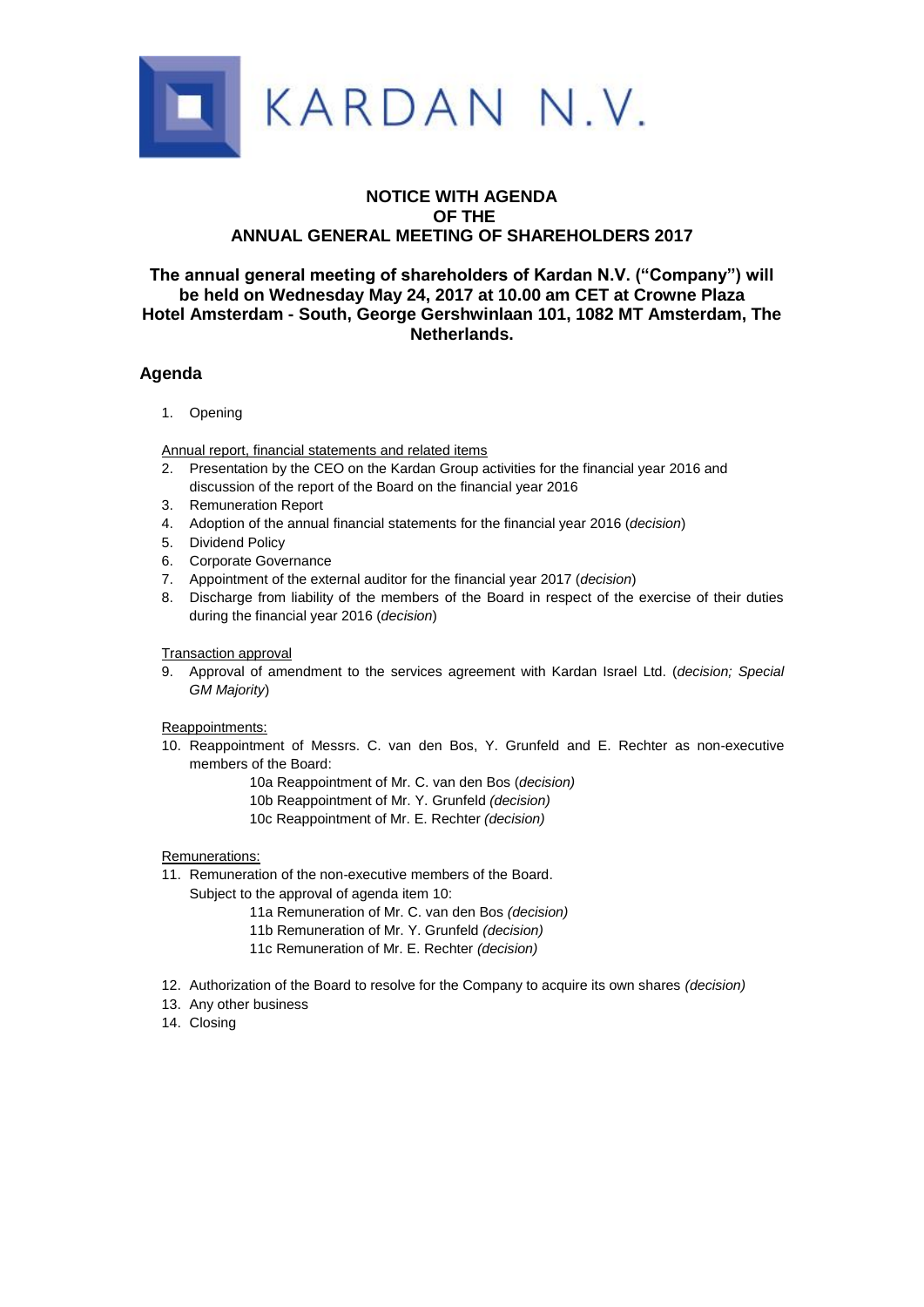

## **Available information**

As from today until the close of the meeting, the following documents and information are available for inspection on the Company website [\(www.kardan.nl\)](http://www.kardan.nl/) and copies are available free of charge by persons entitled to attend the meeting at the Company's offices at the addresses mentioned below and at the offices of ING Bank N.V., Paying Agency Services, Foppingadreef 7, Location Code TRC 01.013, 1102 BD Amsterdam, the Netherlands (fax number: +31 (0)20 - 563 6959 and email address: iss.pas@ing.nl):

- The agenda and the explanatory notes thereto;
- The annual report and annual accounts for the financial year 2016;
- The Corporate Governance Statement 2016;
- A form of proxy for representation at the meeting (please refer to further instructions on the use of proxy below); and
- The total number of shares on issue and voting rights on the day hereof and on the Record Date (if changes took place).

The aforesaid documents will also be available at the annual general meeting of shareholders on **May 24, 2017** ("**General Meeting**").

For details regarding the manner of taking resolutions by the Board and in the General Meeting, please refer to the Articles of Association of the Company.

On April 12, 2017 the total number of shares Kardan N.V. outstanding is 123.022.256 ordinary shares and the number of voting rights is 123.022.256.

# **Registration**

In accordance with the statutory record date as set out in the Dutch Civil Code, those who are registered on **April 26, 2017** ("**Record Date**"), after the processing of settlements on that date, in one of the registers as mentioned hereinafter and who have given notice of their wish to attend the meeting, in accordance with the provisions below, will have the right to attend the General Meeting.

The registers, designated for registered shares, forming part of the collective depot ("*verzameldepot"*), are the registers administered by the institutions affiliated to Euroclear Netherlands ("*aangesloten instellingen*"). The register, designated for other registered shares, is the shareholders' register of the Company.

# **Holders of shares in the collective depot**

In order to obtain entry to the General Meeting and to be able to exercise the rights attached to shares forming part of the collective depot, the holders thereof must register by instructing their affiliated institution to - via ING Bank N.V. - provide the Company with a written declaration stating the name and the number of shares, which are and will be registered for the relevant shareholder on the Record Date. The written declaration is to be received by the Company at the address in the Netherlands mentioned below no later than **May 17, 2017, at 5:00 pm CET**. Any restriction in connection with the registration of the shares on **May 17, 2017** will be lifted on the next trading day of the shares. The registration receipt ("*registratiebewijs*") provided to the shareholder by the affiliated institution will serve as an attendance card, which must be handed in upon entrance to the General Meeting.